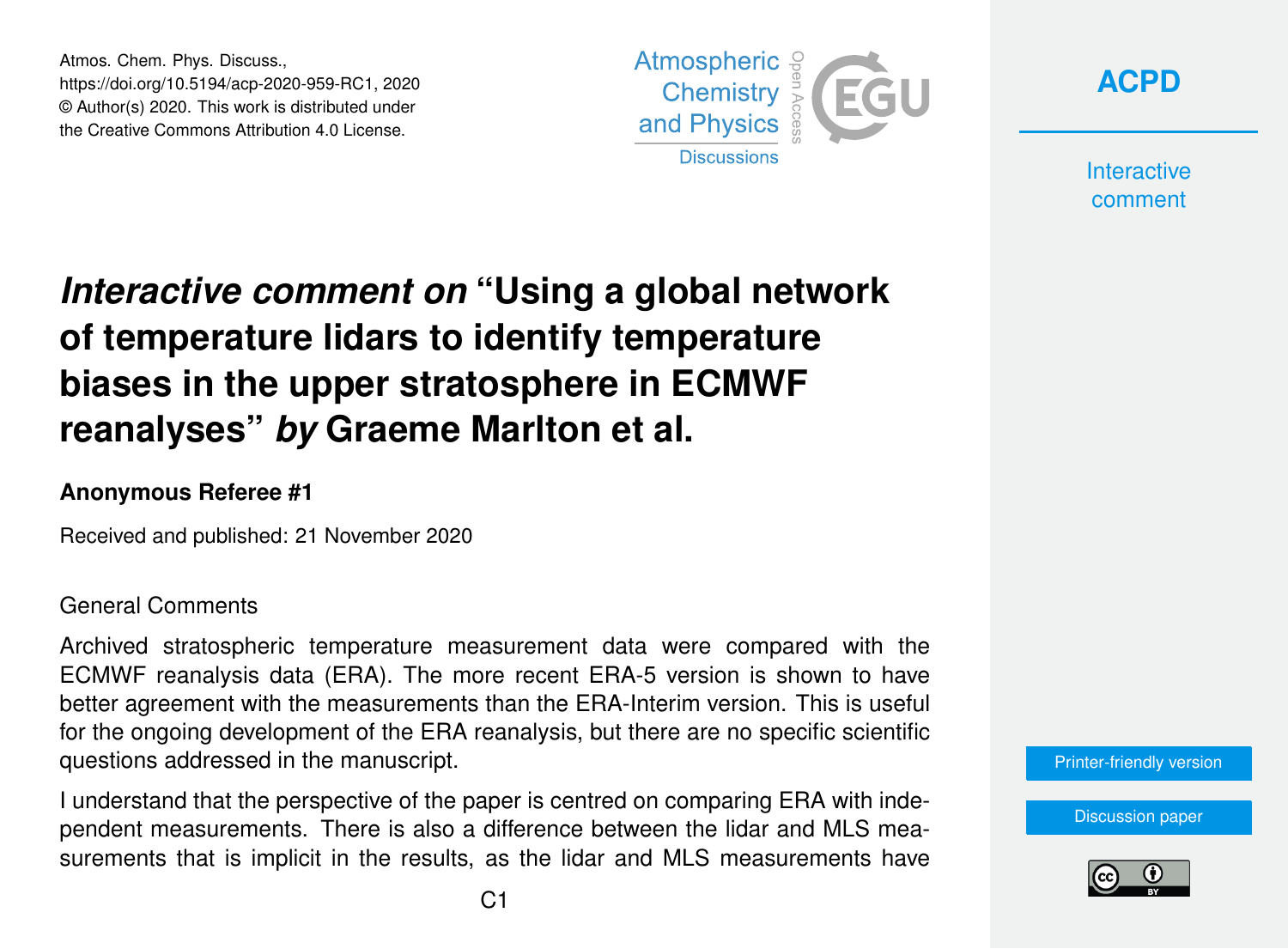different offsets from ERA. Why not add a figure with a comparison between the lidar and the corresponding MLS measurements at each location, and provide some brief consideration of any significant differences? As the work has already been done to match the measurements in time and location, I assume the comparison of lidar and MLS measurements would not require a lot of additional work. It would be a unique contribution to have a comparison between lidar and MLS within the context of ERA. The paper would be more significant and interesting, at least to the lidar and MLS communities.

#### Specific Comments

A) In describing the various sources of uncertainty in the measurements, there should be stronger distinction between random error and bias. The difference is important when assessing the averaged differences between the measurements and the model. For example, the uncertainty associated with the correction for non-linear photon counting detection in lidar measurements is a bias, and this is quite different from the random uncertainty associated with the statistics of photon counting detection. The random uncertainty is reduced by averaging, but the bias remains.

B) The description of "background noise" is not very well defined since "noise" is usually associated with random uncertainty. For example, the term "background noise extraction" at page 3, line 25. The constant background signal due to ambient light was subtracted. The "noise" in the background due to the photon counting statistics (Poisson distribution with variance equal to number of counts) cannot be extracted. It remained after the constant background was subtracted. Another example at page 4, line 10: "background noise correction uncertainty". Background is subtracted, but random noise is not corrected.

C) In this reviewer's opinion, phrases with the words "could be", "likely", "do hint at", "may be" etc. are not appropriate for a scientific publication.

D) The conclusion is not substantial. E.g. page 10, line 4: "... should be accounted

**Interactive** comment

[Printer-friendly version](https://acp.copernicus.org/preprints/acp-2020-959/acp-2020-959-RC1-print.pdf)

[Discussion paper](https://acp.copernicus.org/preprints/acp-2020-959)